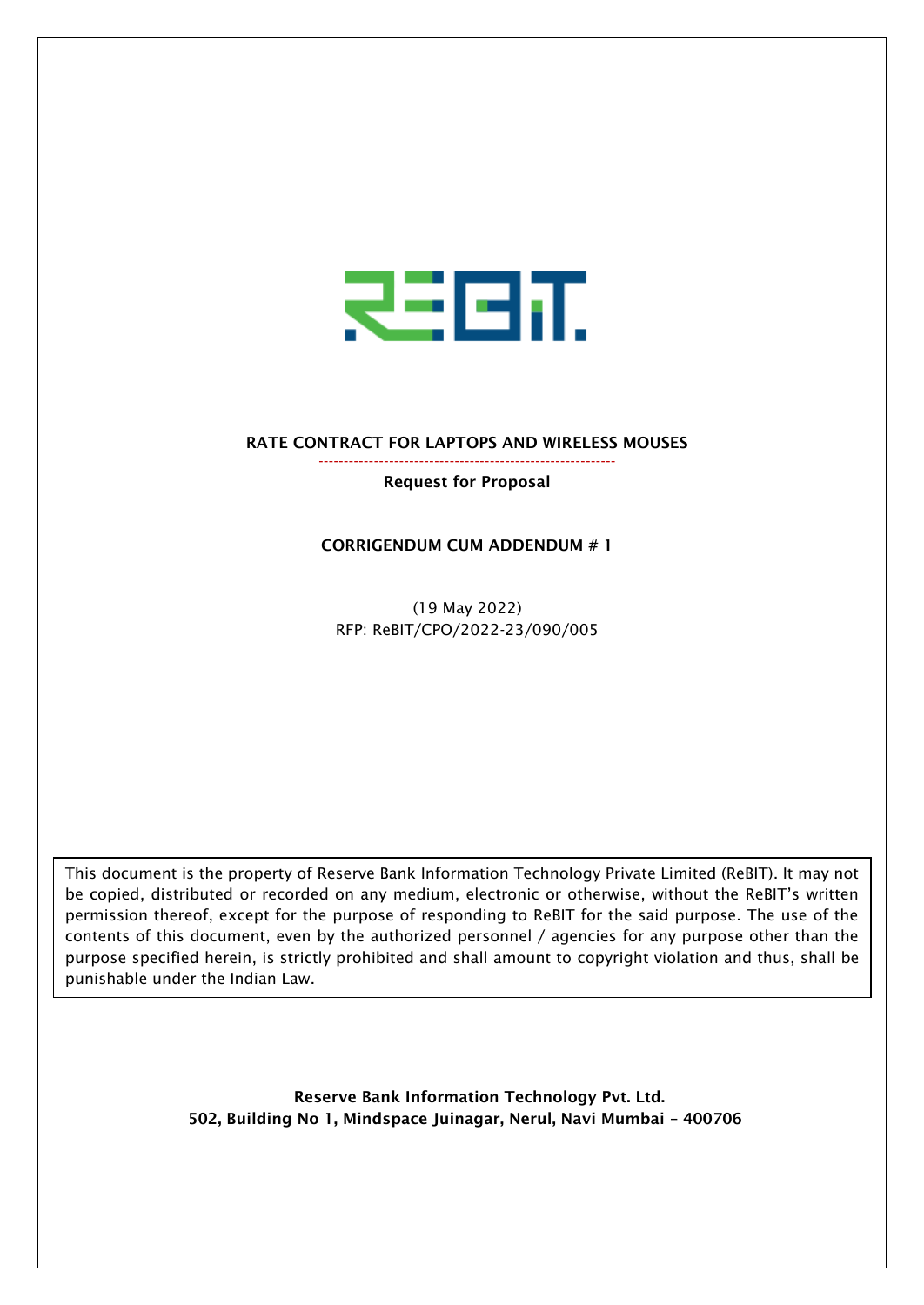

Following are the changes / clarification in the RFP terms. All the bidders are requested to refer the "Addendum / Revised Terms" column as below:

| Page<br># | <b>Clause</b><br>&<br>No.<br><b>Heading</b>          | <b>Existing Terms</b>                                                                                                                                                                                                  | Corrigendum/Addendum / Revised<br>Terms                                                                                                                                                                                             |
|-----------|------------------------------------------------------|------------------------------------------------------------------------------------------------------------------------------------------------------------------------------------------------------------------------|-------------------------------------------------------------------------------------------------------------------------------------------------------------------------------------------------------------------------------------|
|           | Delivery<br>5.2<br>and<br><b>Installation Period</b> | ReBIT would like to have the<br>mentioned time schedule for<br>completion of the deliveries<br>from the date of placement of<br>orders. Delay in delivery may<br>invite penalties for the<br>vendors.<br>- 04-05 weeks | ReBIT would like to have the mentioned<br>time schedule for completion of the<br>deliveries from the date of placement<br>of orders. Delay in delivery may invite<br>penalties for the vendors.<br>- 06-08 weeks                    |
| 7         | 5.2 Scope of Work                                    |                                                                                                                                                                                                                        | Bidder is required to submit geek<br>bench ratings or any performance<br>reports against the proposed laptops                                                                                                                       |
| 7         | 5.2 Scope of Work                                    |                                                                                                                                                                                                                        | <b>Bidder is required to submit</b><br>budgetary buy back price after expiry<br>of warranty, process, and procedure<br>for buyback laptops. Please note that<br>the buyback price is no way related<br>to commercial bid evaluation |

Please read the aforesaid corrigendum cum addendum along with the issued RFP document. All other terms and conditions which are not covered in this corrigendum cum addendum, will be as per the original RFP – Rate Contract for laptops and wireless mouses-ReBIT/CPO/2022-23/90/005 dated 10 May 2022.

\*\*\*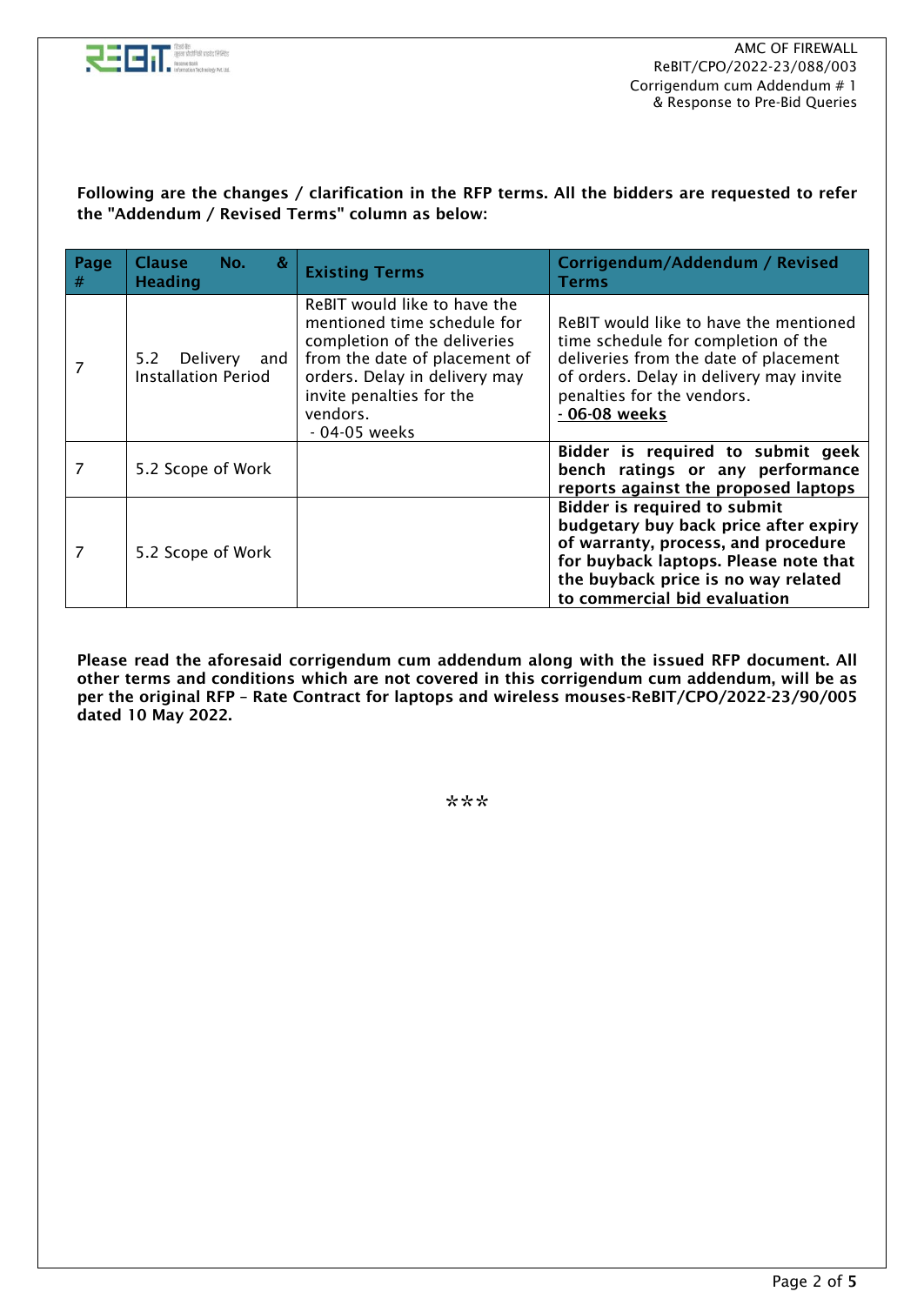

## RATE CONTRACT FOR LAPTOPS AND WIRELESS MOUSES -----------------------------------------------------------

REQUEST FOR PROPOSAL

Response to Pre-bid Queries

(19 May 2022) RFP: ReBIT/CPO/2022-23/090/005

This document is the property of Reserve Bank Information Technology Private Limited (ReBIT). It may not be copied, distributed or recorded on any medium, electronic or otherwise, without the ReBIT's written permission thereof, except for the purpose of responding to ReBIT for the said purpose. The use of the contents of this document, even by the authorized personnel / agencies for any purpose other than the purpose specified herein, is strictly prohibited and shall amount to copyright violation and thus, shall be punishable under the Indian Law.

> Reserve Bank Information Technology Pvt. Ltd. 502, Building No 1, Mindspace Juinagar, Nerul, Navi Mumbai – 400706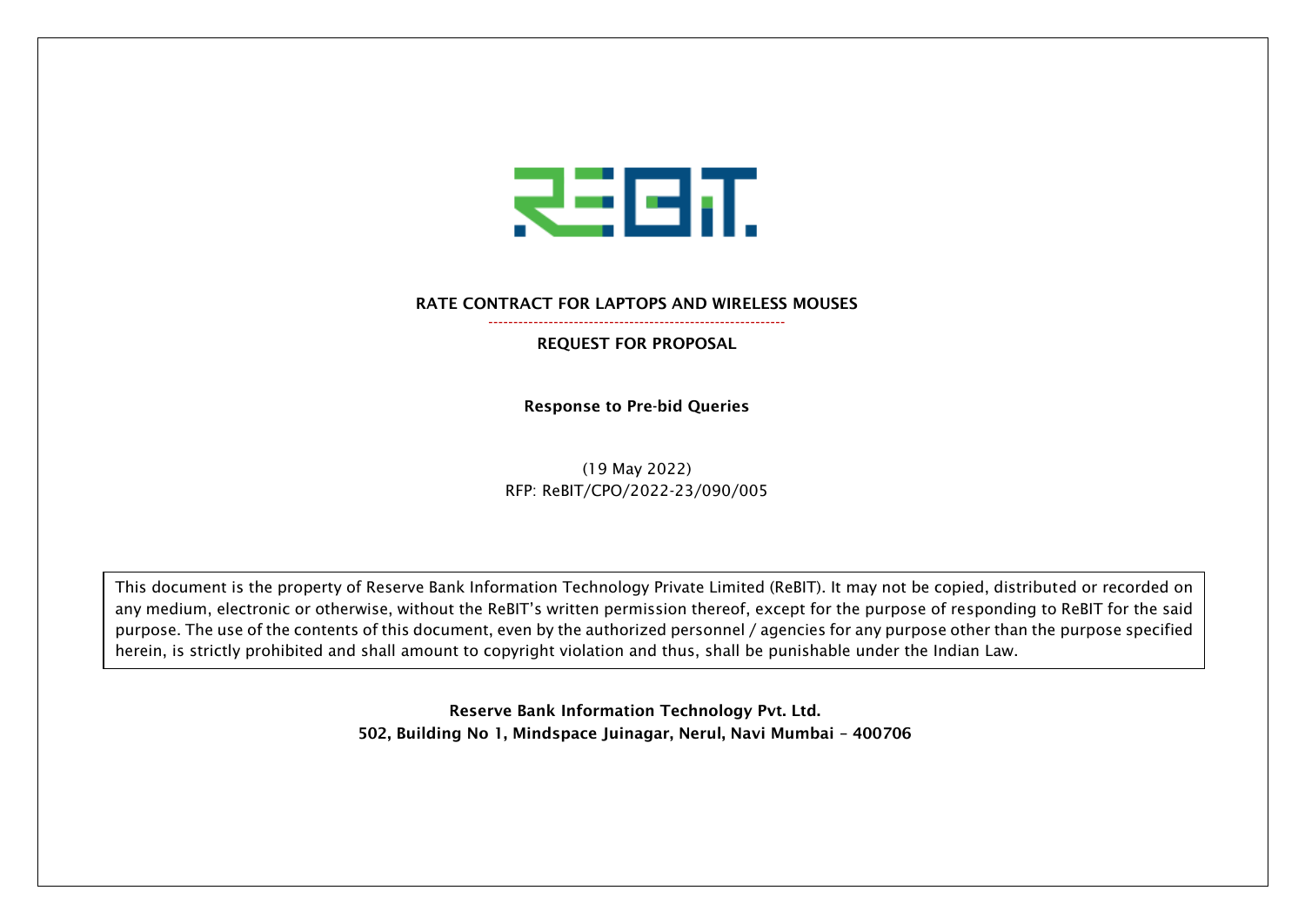

| TODORY PVL Ltd. |  |  |  | <b>The Contract of Contract Contract Contract</b> Contract Contract Contract Contract Contract Contract Contract Contra<br>The Contract Contract Contract Contract Contract Contract Contract Contract Contract Contract Contract Cont<br>न्या गारवट लाक |
|-----------------|--|--|--|----------------------------------------------------------------------------------------------------------------------------------------------------------------------------------------------------------------------------------------------------------|
|-----------------|--|--|--|----------------------------------------------------------------------------------------------------------------------------------------------------------------------------------------------------------------------------------------------------------|

| Sr<br>No.      | Query<br><b>Reference</b><br>Page | <b>Query Reference Clause</b>                                                                                                                                                                                                                                                                                                                                                | Query                                                                                                                                                                                                                                                                                                        | <b>ReBIT's Response</b>                                                                                                                                                                |
|----------------|-----------------------------------|------------------------------------------------------------------------------------------------------------------------------------------------------------------------------------------------------------------------------------------------------------------------------------------------------------------------------------------------------------------------------|--------------------------------------------------------------------------------------------------------------------------------------------------------------------------------------------------------------------------------------------------------------------------------------------------------------|----------------------------------------------------------------------------------------------------------------------------------------------------------------------------------------|
|                | 9                                 | Annexure J- Technical Compliance                                                                                                                                                                                                                                                                                                                                             | Processor-Intel® Core i5-1135G7 (Up to 4.2<br>GHz with Intel® Turbo Boost Technology, 8 MB<br>L3 cache, 4 cores)                                                                                                                                                                                             |                                                                                                                                                                                        |
| $\overline{2}$ | 10                                | Windows 10 pro (64 bit) English                                                                                                                                                                                                                                                                                                                                              | Operating System- Windows 11 downgrade to<br>windows 10                                                                                                                                                                                                                                                      | Basic minimum specifications /<br>requirements are mentioned in the<br>technical compliance in the RFP<br>document.                                                                    |
| 3              | 20                                | Intel <sup>®</sup> Dual-Band Wireless-AC 8265 Wi-<br>4.5,<br><b>BT</b><br>Fi.<br>Wireless Card (2x2)- equivalent or<br>higher versions                                                                                                                                                                                                                                       | Wireless-Intel® Dual Band Wireless-AC 9560<br>802.11a/b/g/n/ac (2x2) WLAN and Bluetooth®<br>5.0 Combo                                                                                                                                                                                                        |                                                                                                                                                                                        |
| 4              | $\overline{7}$                    | HDMI, 3 USB ports (3.0)                                                                                                                                                                                                                                                                                                                                                      | Others- 1 SuperSpeed USB Type-C® 10Gbps<br>signaling rate (USB Power Delivery, DisplayPort<br>1.4)<br>2 SuperSpeed USB Type-A 5Gbps signaling rate<br>charging,<br>$\blacksquare$<br>35<br>powered<br>(1)<br>port)<br><b>HDMI</b><br>1.4 <sub>b</sub><br>Headphone/microphone<br>jack<br>combo<br>1 AC power | However, respective OEMs/bidders<br>quote<br>for<br>higher/latest<br>may<br>configuration<br>devices considered<br>quote price BEST PRICE to meet L1<br>expectations.                  |
| 5              | $\overline{7}$                    | Yes / Else with External Adaptor RJ 45                                                                                                                                                                                                                                                                                                                                       | LAN Port- Add USB RJ 45 adapter                                                                                                                                                                                                                                                                              |                                                                                                                                                                                        |
| 6              | General<br>Query                  | Warranty shall not become void even if<br>ReBIT buys any other supplementary<br>hardware from a third party and<br>installs it with/in these machines.<br>However, the warranty of the OEMs will<br>not apply to such hardware items<br>installed. Besides the above, the bidder<br>will have to conform to the terms and<br>conditions of warranty in the Rate<br>Contract. | Standard warranty terms do not include<br>supplementary parts of third party. Kindly<br>clarify                                                                                                                                                                                                              | bidder<br>is is<br>supplying<br>Ιf<br>any<br>hardware<br>supplementary<br>from<br>unbranded products or not from<br>same OEM, shall not impact supplied<br>OEM warranty/Support terms. |
| 7              |                                   | 8 GB or 16GB, 2.4GHz; Extendable to<br>16GB or 32 GB                                                                                                                                                                                                                                                                                                                         | We request you to<br>kindly specify<br>RAM<br>requirements.                                                                                                                                                                                                                                                  | Please refer clause no.5.2 Page no.7                                                                                                                                                   |